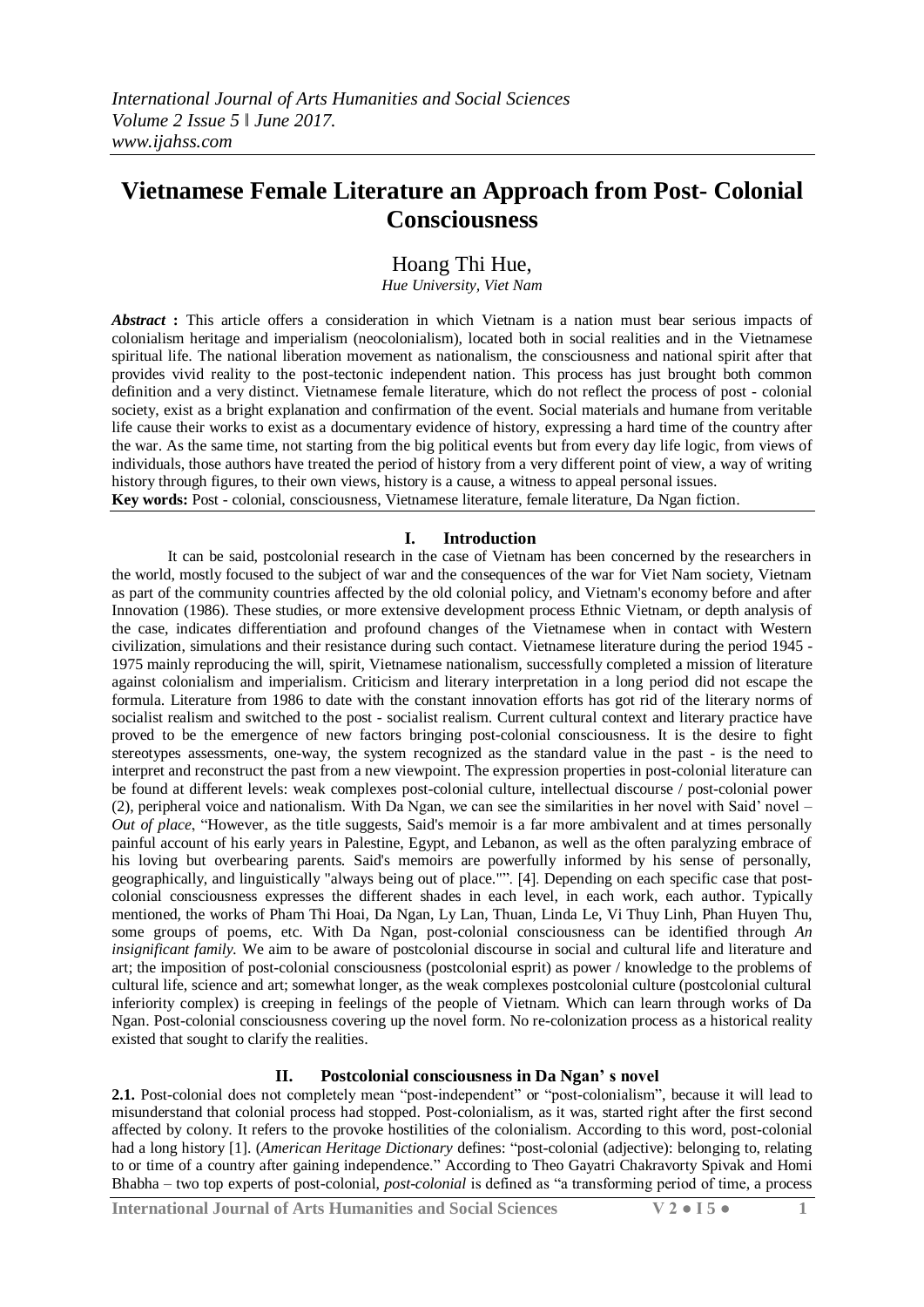of hard colony, in which indigenous culture to regain control after a period of colonialism, but to fight the legacy of past cultures - correctly said not to be entirely passed – belonging to colonialism" [2]. Then, there are many other different ways to understand post-colonialism. Others, more complex, as a term implications that the post-independence nation faced by the legacy of colonialism still exists on the country that - the effect that colonialism left.

Eastern Studies (1978) by Edward W. Said [3] was considered the first milestone for the introduction of postcolonial theory. The main thing is "the other" - the difference and identity - against oppression in the Western knowledge on alien culture and (with it) is the consensus implicit but obvious image rights effects of the West to other countries. The post-colonial theory as well as issues relating to non - post-colonial period was not unanimity, but it is easily seen that "the main object of study of post-colonial theory in the literature includes two main groups: the authors of the colonial countries when they are exposed to issues related to colonialism and colonies, and two, most important, the writer living in the colonies, including Vietnam. With the second group, critics are trying to identify attempts to rewrite history and to recreate ethnic identity of the colonies by the literature "[10]. This arcticle argues dentification consciousness and post-colonial space with local color, efforts towards forms of compatibility research, portrayed the separate properties of political culture and Vietnam contributed to the overall picture of the post-colonial research in the world. In Vietnamese literature, postcolonial consciousness expression in pointing out the plight of people living in the colonies colonization society, even, throughout the process of colonization.

**2.2.** Da Ngan was born in 1952 in Long My - Hau Giang - Can Tho. Brought up by her aunt after her father"s martyr, Da Ngan and her sisters following his father's ideals, joined the local rebel to fight enemies. Multi-phase life with a passion for literature had great influence on Da Ngan, leaving in her works of deep impression. These include novels such as: *Date of a life* (Van Nghe Publishing House HCMC 1989), *Mother Cat* - novel for children (Kim Dong Publishing House 1992), *Far away countryside* - long story (Kim Dong Publishing House 1992). Parliament of Writers Awards Vietnam 2004; *An insignificant family* (Women Publishing House 7/2005- Women Writers Association Award Hanoi 2005).

*An insignificant family* is a novel on the subject of postwar, rich in autobiography. Da Ngan as well as many other Vietnamese fates suffered great impact from the war - despite the end of war, passing marks in the mind still go back and forth like an obsession. *An insignificant family* was written in the wrestling mind of the postwar social problems she had experienced. *Tiep* have a childhood influenced by the war, living in self-glory family. A family linking together by love "anomaly" and responsibility among its members. A weary livelihood by aspiration and faith "an idealistic" in the bright future. She has a reluctant marriage due to war conditions, mixed the hardships are difficult love with a man who was married and Hanoi scene after the war. Narrative space extending from South to North Vietnam, western culture and people bearing the specific regions have been reproduced through a true narrative voice carrying through the female divinity. It is the search for herself through the character Tiep, "a woman who got love at the age of 30 with 2 kids, then it took her 11 years of struggling against herself, society, setbacks seeming not be able to pass well to preserve, protect, and be with the love." It was the lonely journey of life with the pulling, tugging between love, family, duty, responsibility, instincts and desires ... It can be seen living material and human depth from the cloned real life that Da Ngan"s novel exists as a historical document, portraying a difficult post-war period of the country.

*An insignificant family,* which is not the reproduction of the post-colonial society, exists as an interpretation, proving the reality - from the contemplation of a little personal status in the aspirations of looking for happiness, reflecting on the personal – social impact and colliding with herself. Through Tiep"s fate, the fate of each family – the first family: it is the place where Tiep was born and grew up, the family of widows; the second family: nuclear family, Tiep - Tuyen, each piece is a separate part, even trying to stick with marriage glue but going on different ends; the third family: the writer Dinhs, Tiep's lover, second husband; the fourth family: My Tiep – Viet Dinh, Da Ngan reproduced a larger social context of the postwar era. Family drama placed on social background period after 1975 with mixing comedy and tragedy. Since the impact of cultural perceptions, voices, characters, plots... the story expands narrative space itself, represent a long time since the end of the war against America, the early days of liberation, the years of misery subsidized post-independence period until the beginning of renovation – from the end of colony to post-colonial period. All are strung over the fate of a nation, of many generations in a historical period. Those were the people that presented in Tiep"s family. Life was a widowed, single reality of Tiep's mother's full patience, as well as Tiep's aunt, sisters'. It was her husband's diligence, Hai Kham, General Secretary of the province – those whose personalities, talents and positions inconsistent with one another. Poor and impoverished society; alienated and degenerated people became speculators profiteering on the sweat and tear of the people. It can be seen in the novel, "fearful" of the man in front of a hidden force that embraces, not visible but always haunting. It is expressed as well as to the cause of the vile: self frail human right in itself, when faced with the problems of life itself belongs. The role of narrative technique has its full intentions of the writer when Da Ngan moved narrative role of the characters. From the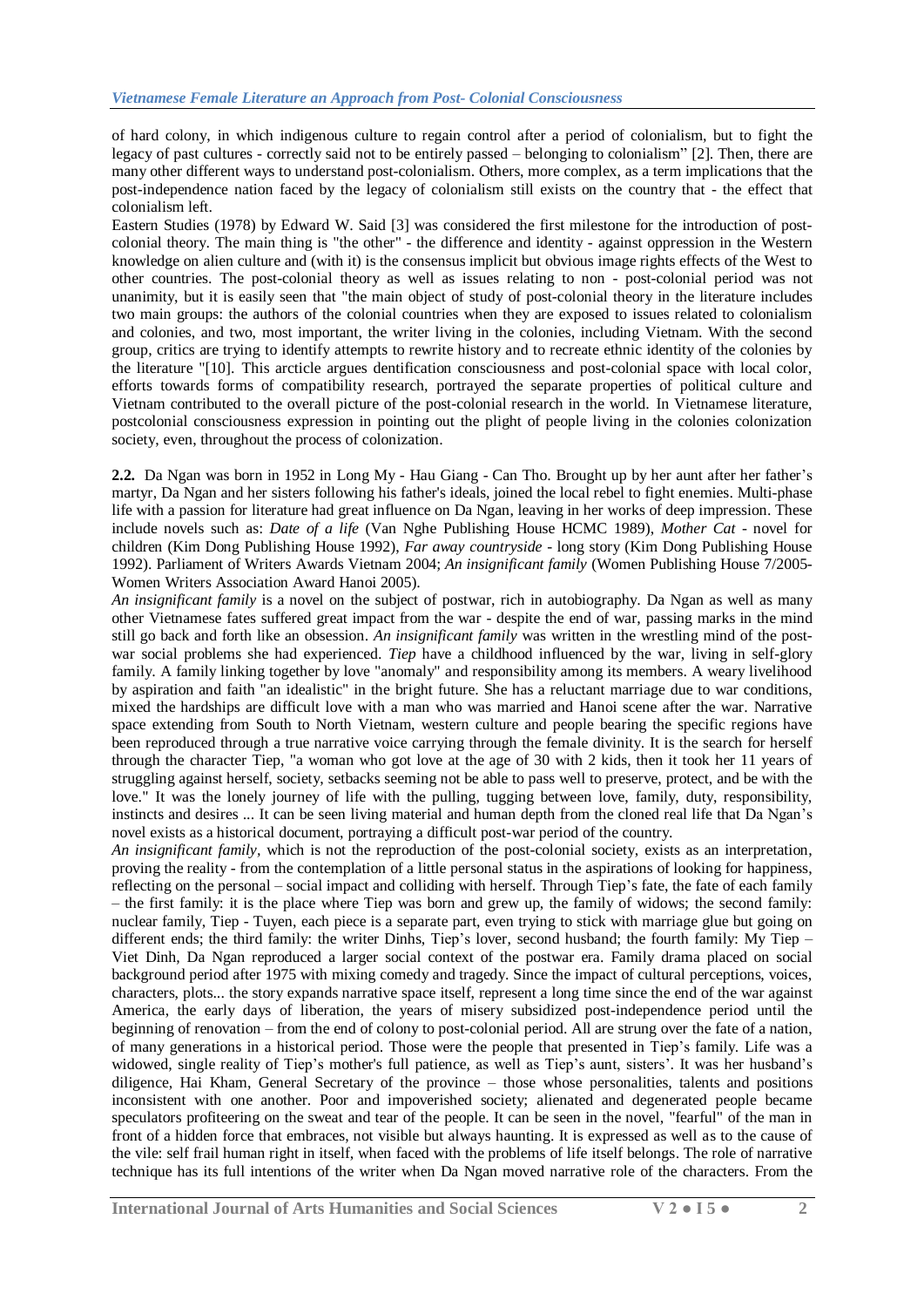perspective of the narrator, the scene of waiting at the airport is a topsy-turvy reality showing the face of society's early post-colonial "Not a word of notice, not an excuse, the last cluster of customers in the waiting room picking slang will be invited to the airplane. Dinh often said that commercial culture has led to proprietary neural ashamed of people killed and in retaliation, children do not know sorry and thank you and so on. People kept the incense to dive and splash in every place to express attitude." [7]. In the eyes of Tiep - Hanoi is a disappointed heaven with the "crowd as the markets on a sidewalk full of rubbish, ice cream sticks, a captain in his uniform coming out from the queue went sucking very smoothly his two ice creams on both hands as a juggling clown." [7] "In a rather famous noodle shop, the smell of coal, perennial meat, the people crowded close range as queuing, going out to eat in hurry and crowded, showing eating cards as in a stock market, which Tiep had never seen. (...). The dirty tables, scattered tissues and bones, waitresses in white with bluish hoping label MDQD (state-owned commercial) but they all bear "impolite faces". Finally, each took a distorted bowl of *pho* and dead-amusing spoons. The spoons (...) were drilled a small round hole in the place where it ought to have a very good cause to make a fully functional and nice to help people get the noodle slurp. (...) They did so to prevent theft. Only those who were saints of theft released such an anti-theft devise way" [7]. That was the reality of a time when the current human existence was replaced with cleft slipper straps, blocks, books... "Tiep asked Dinh, "If you had to do a sociological thesis about Hanoi in this era, what image would best encapsulate your ideas?" Dinh licked his lips thoughtfully, a sign that he was about to launch into his familiar biting sarcasm. "Well of course a thesis has to have illustrations. Me, I would draw a zigzag row of broken bricks, worn-out hats, old baskets, blunted brooms, torn thongs, broken plastic containers, and ripped shirts... the sort of things that are usually used as stand-ins to keep people's place in queue. I think that if you arranged them in front of a very still background, they would start to take on a life of their own. They have their own fates, their earmarks, their aspirations, even their own souls... they wear the faces of people like me, or my little sister, my friends, and someday, my children. Yoư've never laid eyes on such a bizarre queue, I'm guessing. Everything is so much easier in the South, eh?" [7]. Poverty and backwardness everywhere made people look at each other in "voice of pain, disappointment and distrust." The improvement of public life that brought flavor to the agency from the pig farm. Taking advantage of office time for collecting repository bran as Tiep and her children. And her little girl was happy how new the bag of bran than her father came home from far, as well as he took good care on the pig than that on his daughter [7]. People treated each other with oppressive power. Dinh in flared pants with long hair was asked for ID by three hurdling people wearing the red tape on hands. They grabbed his hands as wanted, "pushed him on a tree, using scissors to cut his hair as fast as AQ"s hair tail was cut by revolutionary." [7]. Ending the war which surprised people like a dream, like not true. The idea of "world is a peaceful, perfect", but immediately human faced a new war. It was "devastating than life battle took her young life." The fight against the vicious, terrible infamous and more persistent. The common point of those whose had a bit of power or only slightly related to state power in this period was authoritarian. Ladies of ticket at the bus station, train, to nurses in the hospital forced each pregnant wanting to examine to submit a 750ml bottle of urine to sell urine to vegetable growers and urine bottle to producers selling liquor illegally. *"An Insignificant Family* follows the life of Nguyen Thi My Tiep, a woman whose girlhood was spent as a guerilla fighter participating in a war for national liberation and an ideal society and whose adulthood became a struggle for personal liberation and individual love. Tiep's Journey and the journey of her ('insignificant family', coincide with her country s journey from the end of the Viet Nam-American war into the twenty-first century, from the headiness of liberation and reunification (at least for the winning side), to the disillusionment and deprivation caused by post-war policies that fostered corruption, inefficiency, and a continued enmity between losers and winners, and finally to the time of renovation-doi moi - and beyond, as the country addressed and attempted to redress many of the mistakes of the past-sometimes successfully, sometimes not, and always with a host of new complications."[11] The art narrative traditional, derived from talent, mannerless, not fussy, can tell that's the classic elements of any distribution with the content, the story of Da Ngan has become a a unique work. This novel have form of a chase. On the upside is the calling, serial and unexpectedly between events and ideas. In depth is the playing chase between people and with ourselves.

Vietnamese society after war also appeared in the common social model faces, general hearts. People were more saturated character, lost themselves. It was the role-play man, pretending to be other people to perform social functions, be instructed, led by political power, self bound to their own ambitions. (Tuyen, poetry leader, Hai Kham...). "The value of post- colonial discourse is that it provides a methodology for considering the dialogue of similarity and difference, the similarity of colonialism "s political and historical pressure upon non – European societies, alongside the plurality of specific cultural effects and responses those societies have produced".[2]. Da Ngan ' novel have a long history and a depth psychological, which makes it obviously became the documents portrayed a harsh era. Poetry leader "had to blindly cheer such poem as *people should not build toilet* (It should not be done on the river). Because of gaining controlling the newspaper that "if there were not that forum, it was him, poetry leader, would be guilty of the art literature of the province and the future of the area!'' [7] It would belong to other forces being not in charge upon. Journalism, literature taken away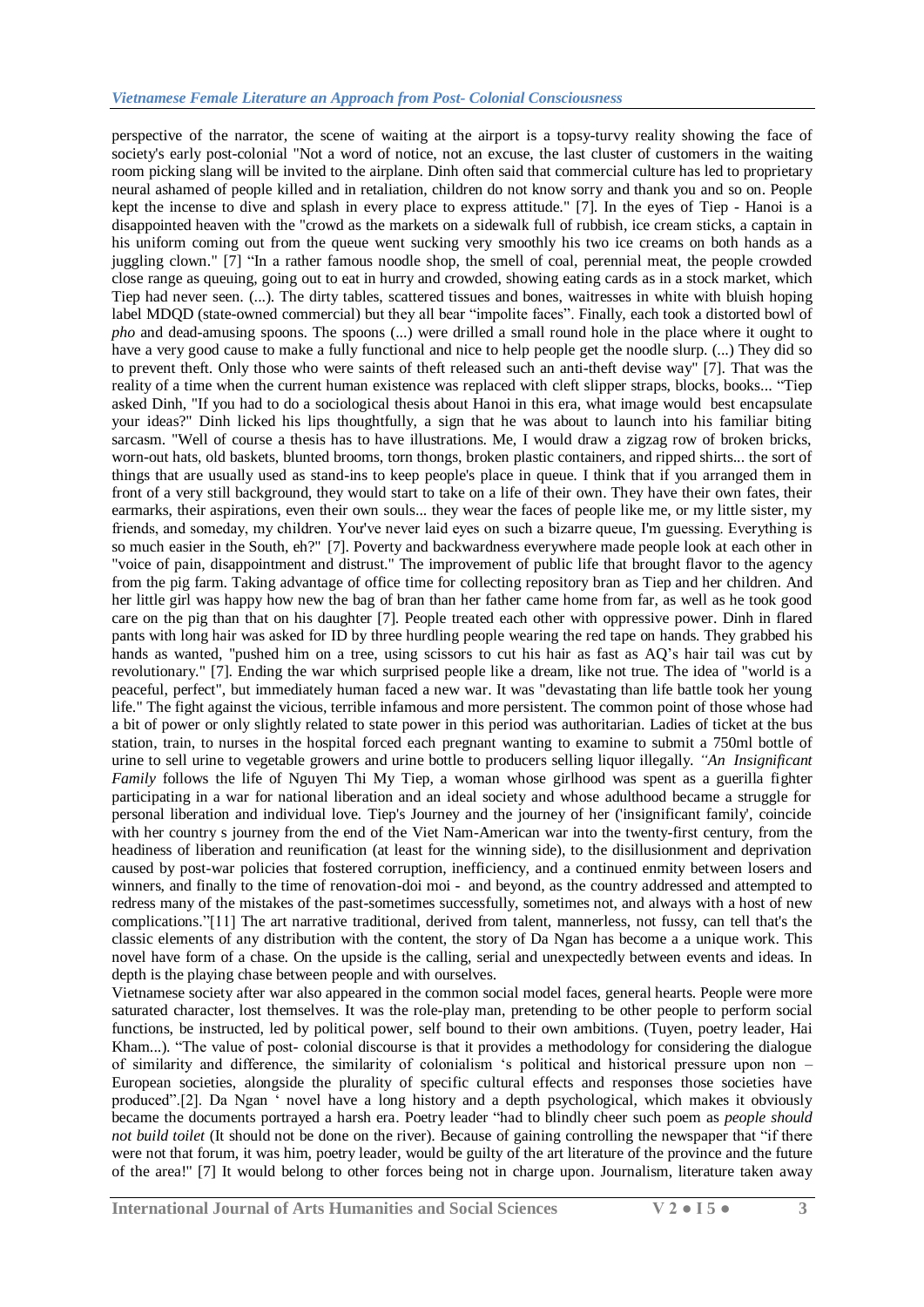specific information, only had a function of a power tool. All of the reporters' articles were sharpened their own comments cleanly. Quy - a journalist had to quit his job to become a gardener because of falling into the tragic life of not being himself.

However, history was restructured, formed by the appearance of a subject with completely different words. Since subjects with exciting and glad belief in the future in previous literature now replaced with a subject of uncertainty, fun parody of true recognition evaluation. With Da Ngan, it is one way to address formal regulatory, switching to post - socialist realism in a post-colonial country which is facing with the legacy of colonialism: poverty, backwardness, all steadily eroded values. "The small space called the family "of Little Mon", which was actually a mapping of the struggle of the country... had to face a Vietnam ruining after heavy war. "[11]

Narrative strategies of fiction with detailed building arts intended interpretation, the dialogues exist as collisions between power, Hai Kham propaganda chief – My Tiep, the critisizing meeting for Tiep, between Ms. Tu Rang and Tiep, Tiep's brother, Tuyen - Tiep, Dinh - Tiep, Tiep – her children, etc. Along with system of characters, the voices as the response dialogues between the political power, culture, personal rights, holding a full of skillful, ingenious and interlocking intentions, which is used as the purpose of interpreting the history of discourse both in surface and in depth of thought. "You must remember that you are a martyr"s child, such a great martyr.... Write anything you want, but do not forget the political view and class..." [7]. In the meeting - Tiep impeachment trial, this character has been shifted from a outside point / peripheral voice / defendant, to a central point / accusing person, and the truth is revealed: "She said about the absurdity of the meeting, about letters of a person of brutality and lack of money, not about suffering losses generally, about the waste of public tea, water and electricity on useless critisizing meetings, about the status of those who would indict her, about the lies "[7]. The existence of figures interlocked, responsed. The situations were tensitive and fully dramatic in the context of Tiep, who had to fight for the survival of her individual. Alone and vulnerable in the search for happiness and self belief, alone in coping with the political power, culture and in struggling for the shift of values from the periphery to the center. According to Tiep, writing - as an end in itself to overcome the trauma, the pain in real life to try to link the personal experience of conduct in the unity of reality point of view. At the same time, Tiep's writing is also a question, a proof of the harsh life choices. A conviction goes to the end of her choice, creating the current place of refuge. Lonely journey took eleven years of fighting for her own choice, and as a consequence, the final abode appeared in the literature. The endless life cycle of Tiep - a daughter as a final assertion of human powerlessness, mistrusting awareness of the true value of happiness. Family - one of the values of happiness, the destination of happiness but also a means, an embody of the painful price to pay for happiness. It have the emergence of two behaviors: the past and the present. Here, the past drop shadow on the present, past specified of current identity form by obsession postcolonial subject.

The fourth family - where the peace ideas, storms were all over but it was when the most peaceful, most ideas were satisfied, the family tragedy with inner happiness was renewed, the circle of suffering misfortune struck Tiep"s life urgently. The tragedy of her daughter"s life "Mommy, I need you and I"m suffering so hard. Her husband has another one. She also called me to give her my husband..." was as a kind of tragic life reflecting Tiep"s. "More and less, life maybe back to her so heartless? Here again was the price for her stepping marriage? It was because she abandoned her children or because the rich life of their step-father made them loose, frustrate, rebuke, and inject. And in turn she had to pay the price? [7]. The dialogues within characters, the self digging into the nature showed every piece of Tiep herself, which fitted somewhat with the character Thi Thu, her daughter. Movements of the characters and the mood of narrative techniques, from the outside point of view, when illuminated from inside in accordance with the experience and the inevitable law of development of oneself placed among the intersection of choices, like to grab at, to find happiness, or like to hang down, to make most sense of doubt, to fade the nature, the law of life - a true insight about true value that the writer sent to readers. Language is a means of to transfer the power of perception of life and the ego groundbreaking literature. Modern human, in the globalized society, found in the artistic creation compatible to resolve their meditations. Vietnamese language contemporary literature became the object of art creativity, rich symbolism. In the context of global integration, Vietnamese novel has demonstrated progressive and modern. It aims to express the deep feelings of humanity, catch up with world literature, while keeping national sedimentary. That is the system rich in symbolic language, complicated overlap, ambiguity has great appeal to the reader, showing the mindset reveals a new art: a reality of life is expressed through symbols. Thirty years of the mining colony, the social reality of conquest and resistance virtually absent to turn up the reality of personal contemplation. All actions such history has been decaying, colonial historic birth by personal reflections, is the history of individual voices, that history is rewritten by the new interpretation of the past. Accept legacy colonization, writer want towards cultural dialogue issues (cultural dialogism), explains the past to make a lesson for the future. History is no longer the monopoly of willpower class, of the central power. Accordingly, in the post-colonial context, they come to a dependent the past, write immediately became an end in itself, has undertaken the task of the writer has responded the adventure of imagination.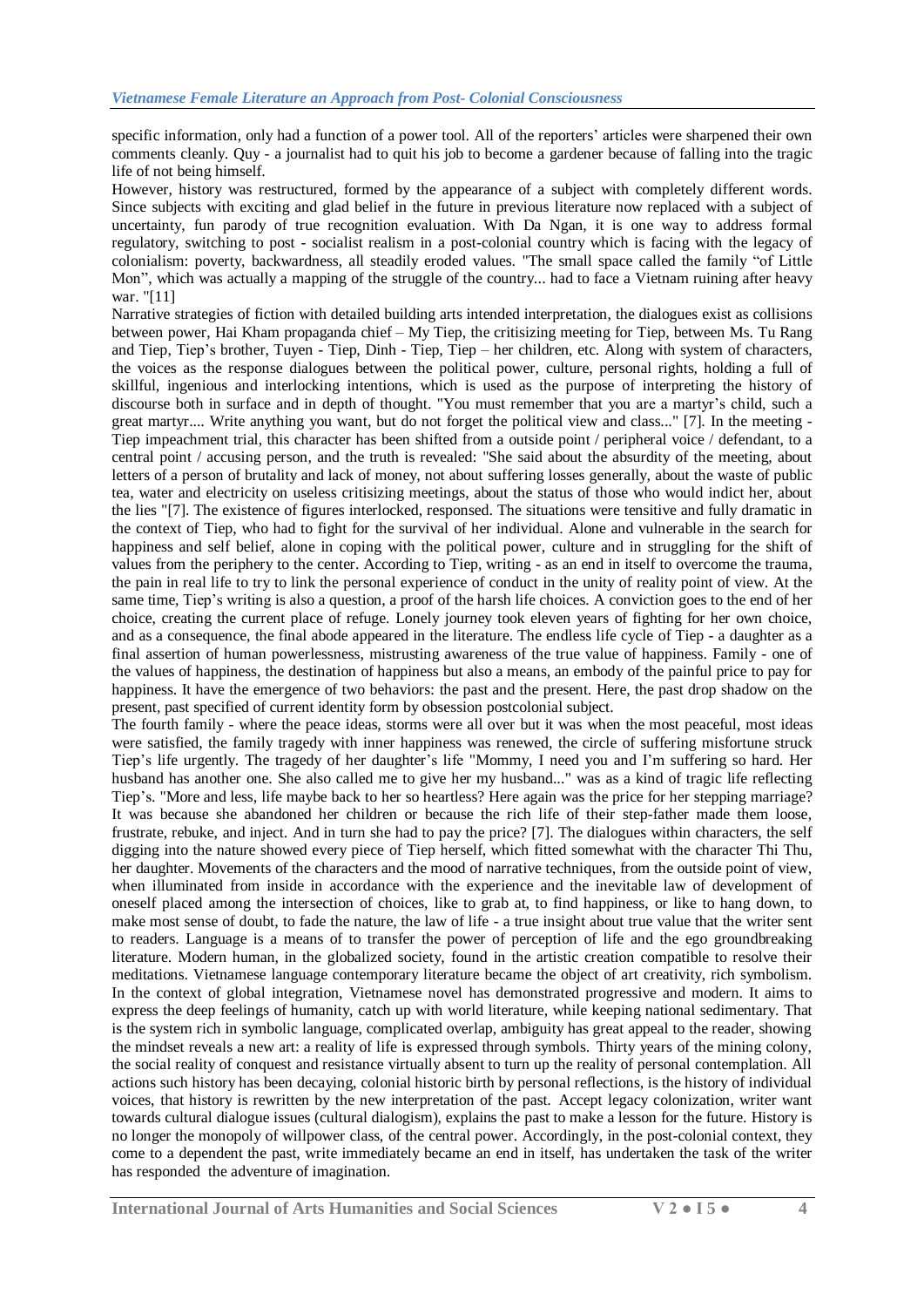Attempts to interpret her life, as a broad effort to urgently create personal appearance, tracing the character's essence, *An insignificant family* is pushed to reach a new threshold: discovering the shortage of existing human being in modern society, especially in the post-colonial countries: insecurities and hopeless loneliness. From a condition of tiny man, a particular happiness to universal human being, the chase between people and with herself (the dialogues, criticism, meetings, review...), happiness itself and the search for it, the last remains uncertain awareness, doubt, and loneliness. Man is still alone in the journey of his life. There is no single answer. Joy and tragedy of happiness lie in the searching process and experience. The engaging life with acceptance and gamble for freedom and happiness turned Tiep"s journey into destiny journey, the journey to find herself desirous, to be herself. In this aspect, there is the similarites with the event in *Out of place* ( E. Said) "the relationship between young women and the long Chinese revolution" [6]. The family, the elements of the family, happiness - suffering, purposes and means, all were the unknowns, the unsolved problems that man had to pass on the route of searching for aspiration of life, happiness, eternal desires of humanity. Establish the contribution of Vietnamese contemporary literature in the overall cultural and spiritual values of the nation. Vietnamese literature is a testament to the spirit, reflecting the aspects of a particular historical period, covering all aspects of knowledge, society in which literature was absorbed and applied. The process of globalization led to the mindset paradigm change, along with the inevitable changes of social and historical-literary itself raises many innovative trends in contemporary Vietnamese literature. That comes from the spirit of democracy and dialogue mindset, efforts creative themselves, thoughts and personal experience, based on exposure to the contemporary movement and literature postmodern humanity.

Factors of narrative appearing densely make the objectivity of the content of narrative somewhat diminished but the purpose of interpreting and reconstructing past is revealed by "the written form of the most intricate connection between the objective and subjective" (Robert JC Young).

Here, post-colonial consciousness has in common with the postmodern mind in the attitude of no confidence, distrust of great narrative themselves, in point of view the world as the breaking down graded centers and periphery, structured layers and existence of value systems. The concepts of culture, traditional cultural representative in character Tu Rang, the conflicts among the characters, set in the social context of the novel, as the aesthetic symbols, seeking to interpret the past people, finding common ground and reconstructing community mind. Also in another respect, not from the major political events but from the daily logic, from the standpoint of individuals, Da Ngan has interpreted a period of history from a different angle, a historiography of images, personal opinions, history is a pretext, a witness to arouse the personal privacy issues. Postcolonial discourse in the context of globalization must be interpreted in conjunction with the expression of intercultural (interculturalism) and hybrid culture (cultural hybrid). The addition of the narrator, a point of view to Tu Rang a prototype of the traditional culture of Vietnam - Da Ngan has expanded her field of view, restructured a period of the country's history from cultural dialogues. Therefore, conflicts between Ms. Tu and Tiep are the conflicts between tradition and modernity. Conflicting to get peace and create a new model. The writer recreated the backward stagnation of thoughts, opinions which used to dominate and be very useful, but already completed its historical role. It was time to replace. Renew society should have new owners with new ideas. The war brokered the unhappy marriage between Tiep - Tuyen, a cause for social exhaustion, poverty, an impact for cracking, alienation of human personality, creating distorting products of the war as Hai Kham, Tuyen... The war left deep traces on the surface of society, in human souls, creating hurt characters and a wounded society. "The power of modern society are exercised through, on the basis of, and by virtue of, this very heterogeneity between a public right of sovereignty and a polymorphous disciplinary mechanism. This is not to suggest that there is on the one hand an explicit and scholarly system of right which is that of sovereignty, and, on the other hand, more necessary, a type of power and of knowledge that the sactity of science would render neutral"[5]. Da Ngan's novel with freely structure, maximum expansion genre forms, language, helped create the complexes language, metaphor, multiple tiered images, suggesting the diversity. We can see the post-colonial consciousness, postcolonial discourse, in social and cultural life and literature and art; as power / knowledge to the problems of cultural life, science and art. So Vietnam literary culture can not fail to bring the qualities of a postcolonial Vietnam are facing globalization. Thus, writer correspond depth perception and intellect, meaning discourse rich, deep, have a high perceived value. Because with writer, colonial discourse is that of the bygone era, the study faced with contemporary issues efforts explained reality and combat the expansion of neocolonialism. The integrate themselves with the literature, as an optimal way to protest post-colonial heritage, has made significant breakthroughs for their literary efforts. Time is condensed, the historical events associated with the action of the disintegrating character in preparation for surgery the past, along with the displaces of the thinking action. These thinking, comes from the characters, the facts of the story has expanded the space and time fiction. From the story of some people became the story of a Vietnam after colony. Since the fate of several characters, becomes the fate of several generations, the fate of an entire people throughout the length of history. Literary achievements proved literature is a form of cultural memory handed down. At the same time, demonstrates the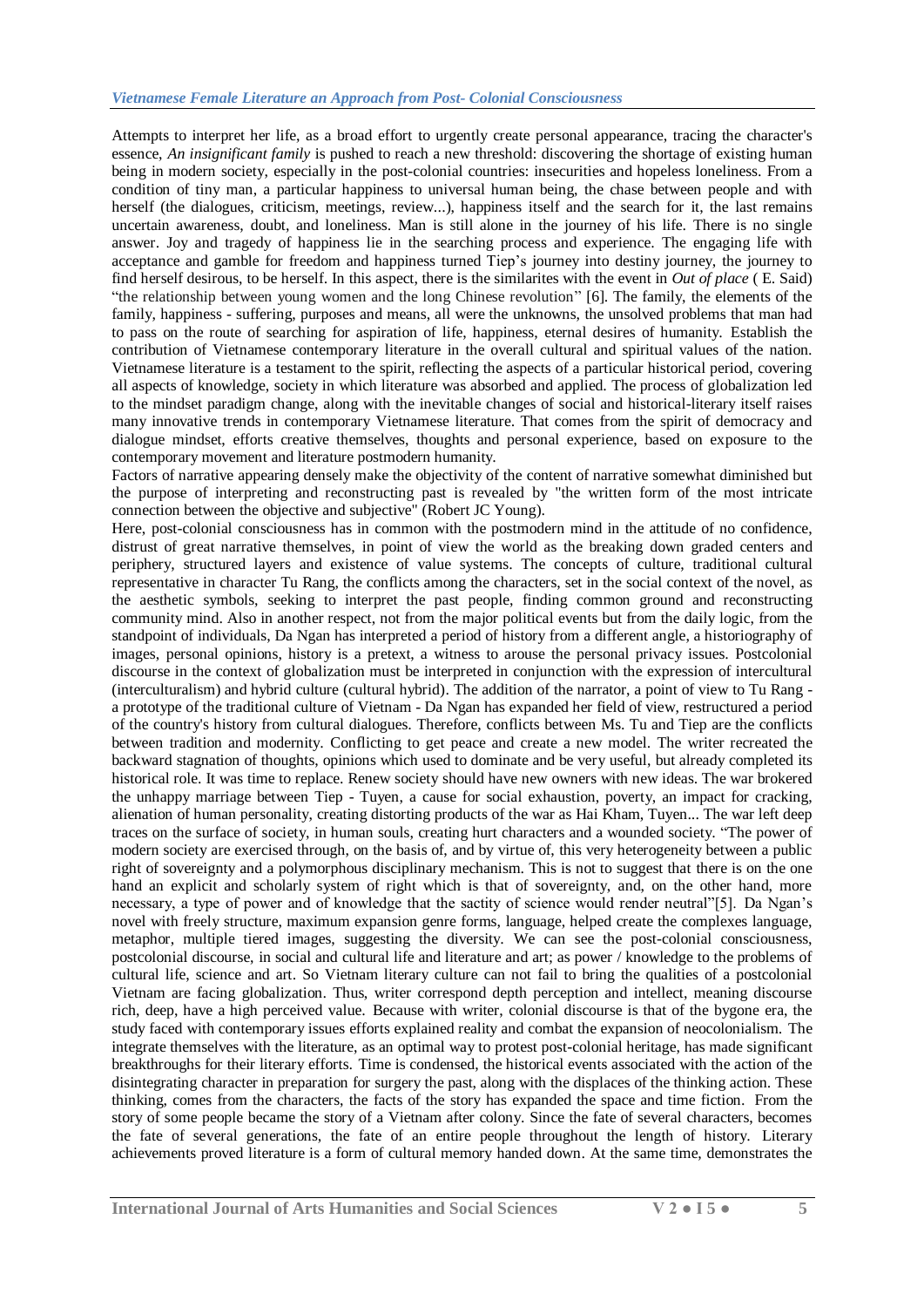same information, presage of the artist with the past and future of the nation and humanity. Deep in it is the story of the human condition in the modern society, postmodern.

Vietnam literature survey towards recognizing the expression of post-colonialism is not as easy a task. Vietnam now has the nature of the post-colonial space, but do not confuse the cultural expression of groundbreaking style of literary expression provisions on post-colonialism. So, it will be difficult to ensure objectivity, scientific in research.

## **III. Conclusion**

We are finding out the text compositions and intentions of the author wrote, according to the analysis above, showed, they are conscious, postcolonial manifestations express quite clear from the strategic themes and the text of the authors. Postcolonial issues here has emerged as a consciousness, just show up interpreted as a conscious or dialogue with post-colonial heritage.

Research literature from the perspective of culture, social is applied research in literary criticism ranging from the early twentieth century, but used more effectively and, mainly in the period after 1986. The presence of a new critical theory has a major impact on Viet Nam country's literary life, the new method will make a new object, therefore, apply post- colonial theory learned in the study of literature in general, Da Ngan" novel in particular, are employment necessary and meaningful.

The survey of literary creation, through Da Ngan case, the text strategies, language choice and topics..., as the resonance between the ideology of the writerand post-colonial situation, The article pointed out the creativity in this writer shows up as a conscious attack on the post-colonial heritage. Based on the overall situation of the research of those who went before, we found it was time problem Vietnamese literature Contemporary between 1986 and 2010, from the perspective of social - culture needed to be studied in a comprehensive and in-depth during its long history.

About the prospect of post-colonial consciousness in Vietnam, this articles confirmed the interaction between literature and politics still will decide the development trends of the Vietnamese literary mainstream in the future. At the same time, this article pointing out the new trends of research postcolonial theory in Vietnam, to affirm the opportunities for research bonded on literature has and could be achieved in further elucidating the Vietnamese literature.

"The complicated origins, definitions, and limitations of the term "post-colonial" are outlined are outlined. Elaine Showalter's theory of the phasic development of female literary identity is applied to the expression of post-colonial identities" [8]. Yet, Vietnamese literature have only signs of post-colonialism consciousness, a long period of national history was restructured and interpreted literarily as weapons. Therefore, after 1986, the trend of innovation tending to anti-colonialism, accepting the colonial heritage, aiming to dialogues to explain, restructuring the past, Da Ngan"s novel with Ly Lan, Bao Ninh, Nguyen Xuan Khanh... are representatives. It is the way to look back the nation's history to draw lessons for future. With the different interpretation of the past, unique position in the central speaker power is gone, replaced with new historical approaches and interpretations. Specifying consequences arising from the consciousness aspect of post-colonial approach and interpretation of literature, as well clarifying the nature of post-colonial literature is also one way to help highlight the value and characteristics of Vietnamese literature in the relationship in the areas and the world.

#### **References**

- [1.] Adam Sharman (2006) Tradition and Modernity in Spanish American Literature: From Dario to Carpentier[. Palgrave Macmillan,](http://www.tower.com/n_ad_search/search_5_rslt.cfm?div_id=5&label=Palgrave%20Macmillan)  p. 117.
- [2.] Bill Ashcroft, Gareth Griffiths and Helen Tiffin (1995) The post colonial studies reader*,* by Routledge, 11 New Fetter Lane, London EC4P 4EE, p. 87, p.54.
- [3.] Edward Wadie Said (1 November 1935 25 September 2003) was a [Palestinian-American](https://en.wikipedia.org/wiki/Palestinian_Americans) [literary theoretician,](https://en.wikipedia.org/wiki/Literary_theory) professor of English, history and comparative literature at Columbia University, and a public intellectual who was a founder of [post-colonial](https://en.wikipedia.org/wiki/Post-colonialism)  [studies.](https://en.wikipedia.org/wiki/Post-colonialism) A [Palestinian Arab](https://en.wikipedia.org/wiki/Palestinians) born in Jerusalem in the days of [Mandatory Palestine,](https://en.wikipedia.org/wiki/Mandatory_Palestine) Edward W. Said was a[n American citizen](https://en.wikipedia.org/wiki/Citizenship_in_the_United_States) by way of his father, Wadir Said, a U.S. Army veteran of the [First World War,](https://en.wikipedia.org/wiki/First_World_War) Said would later advocate for the political and human rights of the Palestinian people. His works: *Orientalism (1978), Culture and Imperialism* (1994) https://en.wikipedia.org/wiki/ Edward Wadie Said.
- [4.] Goodreads (2013) Jerry Brotton, Amazon.co.uk, About Edward W. Said and his novel (Out of Place b[y Edward W. Said\).](http://www.goodreads.com/author/show/24390.Edward_W_Said) Available at[:http://www.goodreads.com/book/show/22136.Out\\_of\\_Place](http://www.goodreads.com/book/show/22136.Out_of_Place) (accessed 10/8/2013).
- [5.] M. Foucault (1926-1984), Studies employing the Foucauldian discourse analysis may for example look at how figures in authority use language to express their dominance, and request obedience and respect from those subordinate to them. In a specific example, a study may look at the language used by teachers towards students, or military officers towards conscripts. This approach could also be used to study how language is used as a form of resistance to those in power. (M .Foucault (1926- 1984), 1969. *The Archaeology of Knowledge*. Trans. [A. M. Sheridan Smith.](https://en.wikipedia.org/wiki/A._M._Sheridan_Smith) London and New York: Routledge, 2002. [ISBN 0-](https://en.wikipedia.org/wiki/Special:BookSources/0415287537) [415-28753-7\).](https://en.wikipedia.org/wiki/Special:BookSources/0415287537)
- [6.] Available at: [https://en.wikipedia.org/wiki/The\\_Archaeology\\_of\\_Knowledge.](https://en.wikipedia.org/wiki/The_Archaeology_of_Knowledge) M .Foucault, (1994), *Critique and Power:* Recasting the Foucault/Habermas Debate, (Edited By Michael Kelly), The MIT Press, Cambridge, Masshachusetts and London, England. P. 43-44)
- [7.] Mao Jian (East China Normal University; HYI Visiting Scholar), *Out of Place: The New Woman and Chinese Cinema,* ("This is a study of the relationship between young women and the long Chinese revolution as portrayed on screen. From "revolution plus

**International Journal of Arts Humanities and Social Sciences V 2 ● I 5 ● 6**